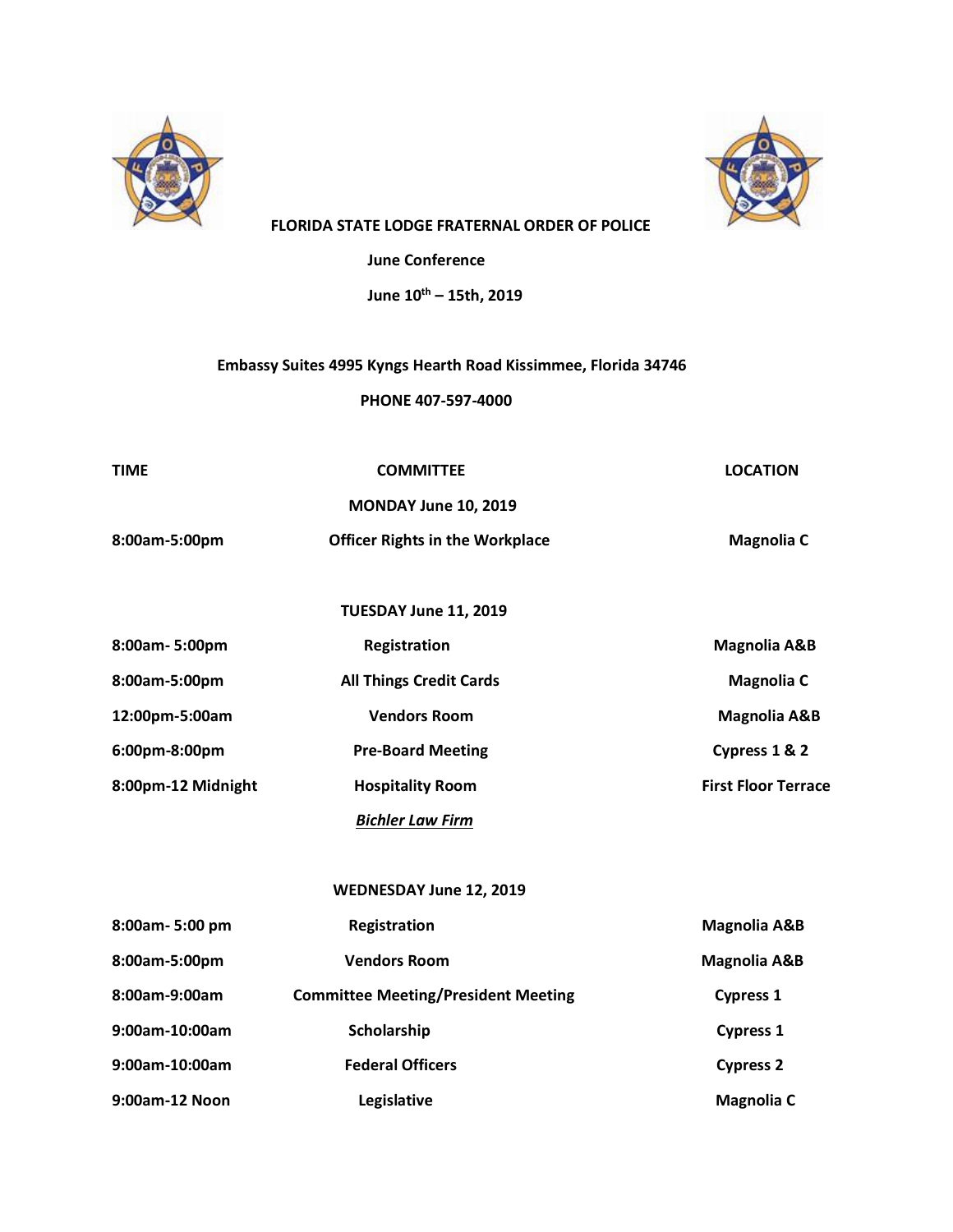| 10:00am-11:00am  | <b>Tracers Information Specialist</b>             | <b>Cypress 1</b> |
|------------------|---------------------------------------------------|------------------|
| 10:00am-11:00am  | <b>Human Diversity</b>                            | <b>Cypress 2</b> |
| 10:00am-11:00am  | <b>Easter Seals</b>                               | <b>Cypress 3</b> |
| 10:00am- 11:30am | <b>Heart and Lung Bill Attorney Mike Clelland</b> | <b>Cypress 4</b> |
| 11:00am-12:00pm  | <b>Conference and Site</b>                        | <b>Cypress 1</b> |
| 11:00am-12:00pm  | <b>Health Awareness</b>                           | <b>Cypress 2</b> |

| 12:00pm-1:00pm     | Lunch                                     | On your own                |
|--------------------|-------------------------------------------|----------------------------|
| 1:00pm-2:30pm      | <b>Stress and Suicide Law Enforcement</b> | <b>Magnolia C</b>          |
| 1:00pm-2:00pm      | <b>Audit Committee</b>                    | <b>Cypress 1</b>           |
| 1:00pm-2:00pm      | <b>Constitution and Bylaws</b>            | <b>Cypress 2</b>           |
| 2:00pm-3:00pm      | <b>T.B.A.</b>                             | <b>Cypress 3</b>           |
| $2:00$ pm-3:30pm   | Roberts Rules / How to Run a Lodge        | <b>Cypress 2</b>           |
| 4:00pm-6:30pm      | T.B.A                                     | <b>Magnolia C</b>          |
| 6:30pm-8:00pm      | <b>Welcome Reception</b>                  | Magnolia A/B Foyer         |
|                    | <b>Oliver &amp; Fox Law</b>               |                            |
| 8:00pm-12 Midnight | <b>Hospitality Room</b>                   | <b>First Floor Terrace</b> |
|                    | <b>Bichler Law Firm</b>                   |                            |

| Thursday June 13, 2019 |                                       |                         |
|------------------------|---------------------------------------|-------------------------|
| 8:00am-5:00 pm         | Registration                          | <b>Magnolia A&amp;B</b> |
| 8:00am-5:00pm          | <b>Vendors</b>                        | <b>Magnolia A&amp;B</b> |
| $9:00$ am-10:00am      | <b>Communications</b>                 | <b>Cypress 1</b>        |
| 9:00am-10:00am         | <b>Corrections</b>                    | <b>Cypress 2</b>        |
| 9:00am-10:00am         | Data Financial                        | <b>Cypress 3</b>        |
| $9:00$ am-10:00am      | <b>T.B.A.</b>                         | <b>Cypress 4</b>        |
| 10:00am-11:00am        | <b>Training</b>                       | <b>Cypress 1</b>        |
| 10:00am-11:00am        | <b>Benefits Ways and Means</b>        | <b>Cypress 2</b>        |
| 10:00am-11:00am        | <b>Tracers Information Specialist</b> | <b>Cypress 3</b>        |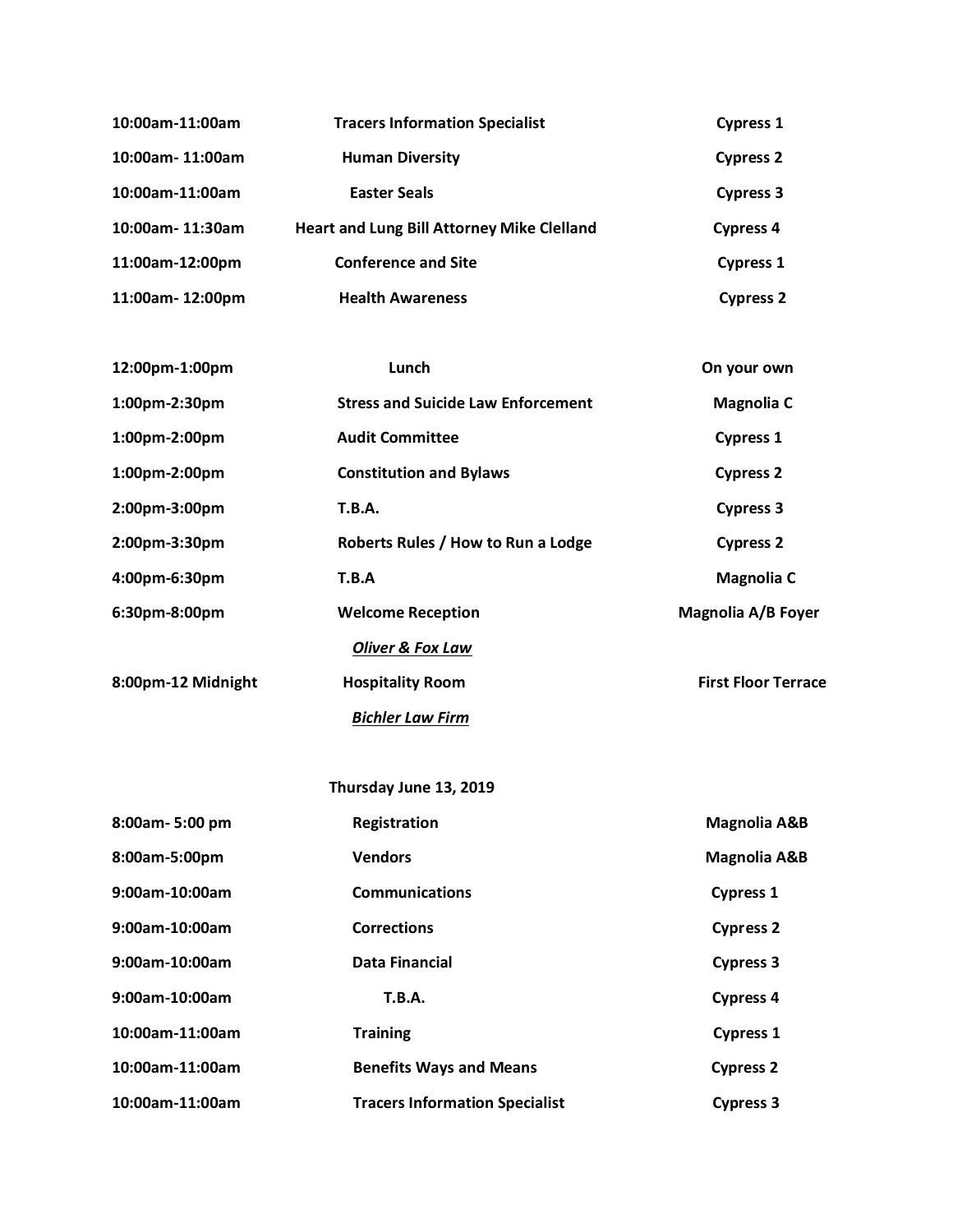**11:00am-12:00pm Legal Aid Cypress 1**

| 12:00pm-1:00pm    | Lunch                                           | On your own                |
|-------------------|-------------------------------------------------|----------------------------|
| $1:00$ pm-2:00pm  | <b>Deputy Sheriff's</b>                         | <b>Cypress 1</b>           |
| $1:00$ pm-2:00pm  | Disaster / Expansion / Regulatory / Grievance   | <b>Cypress 2</b>           |
| $1:00$ pm-2:00pm  | T.B.A                                           | <b>Cypress 3</b>           |
| 2:00pm-3:30pm     | <b>General Session Call to Order / Election</b> | Palm E-G                   |
| 3:30pm-4:30pm     | <b>T.B.A.</b>                                   | <b>Cypress 2</b>           |
| 3:30pm-4:30pm     | <b>Pension / Retirement</b>                     | <b>Cypress 3</b>           |
| 7:00pm - Midnight | <b>Hospitality Room</b>                         | <b>First Floor Terrace</b> |
|                   | <b>Bichler Law Firm</b>                         |                            |

 **Friday June 14, 2019**

| $8:00am - 5:00pm$ | Registration                                      | <b>Magnolia A&amp;B</b> |
|-------------------|---------------------------------------------------|-------------------------|
| 8:00am-5:00pm     | <b>Vendors</b>                                    | <b>Magnolia A&amp;B</b> |
| 8:00am-10:00am    | <b>T.B.A.</b>                                     | <b>Magnolia C</b>       |
| 10:00am-12:00pm   | <b>Memorial Committee</b>                         | <b>Magnolia C</b>       |
| 12:00pm-1:00pm    | Lunch                                             | On your own             |
| 1:00pm-2:30pm     | <b>Heart and Lung Bill Attorney Mike Clelland</b> | <b>Cypress 2</b>        |
| 1:00pm-3:00pm     | <b>Labor Council Committee</b>                    | <b>Magnolia C</b>       |
| 2:00pm-3:00pm     | <b>Tracers Information Specialist</b>             | <b>Cypress 1</b>        |
| 3:00pm-4:00pm     | <b>District Caucuses</b>                          |                         |
|                   | District 1                                        | <b>Cypress 1</b>        |
|                   | <b>District 2</b>                                 | <b>Cypress 2</b>        |
|                   | <b>District 3</b>                                 | <b>Cypress 3</b>        |
|                   | <b>District 4</b>                                 | <b>Cypress 4</b>        |
|                   | <b>District 5</b>                                 | <b>Cypress 5</b>        |
|                   | District 6                                        | <b>Magnolia C</b>       |
|                   | <b>District 7</b>                                 | Palms A                 |